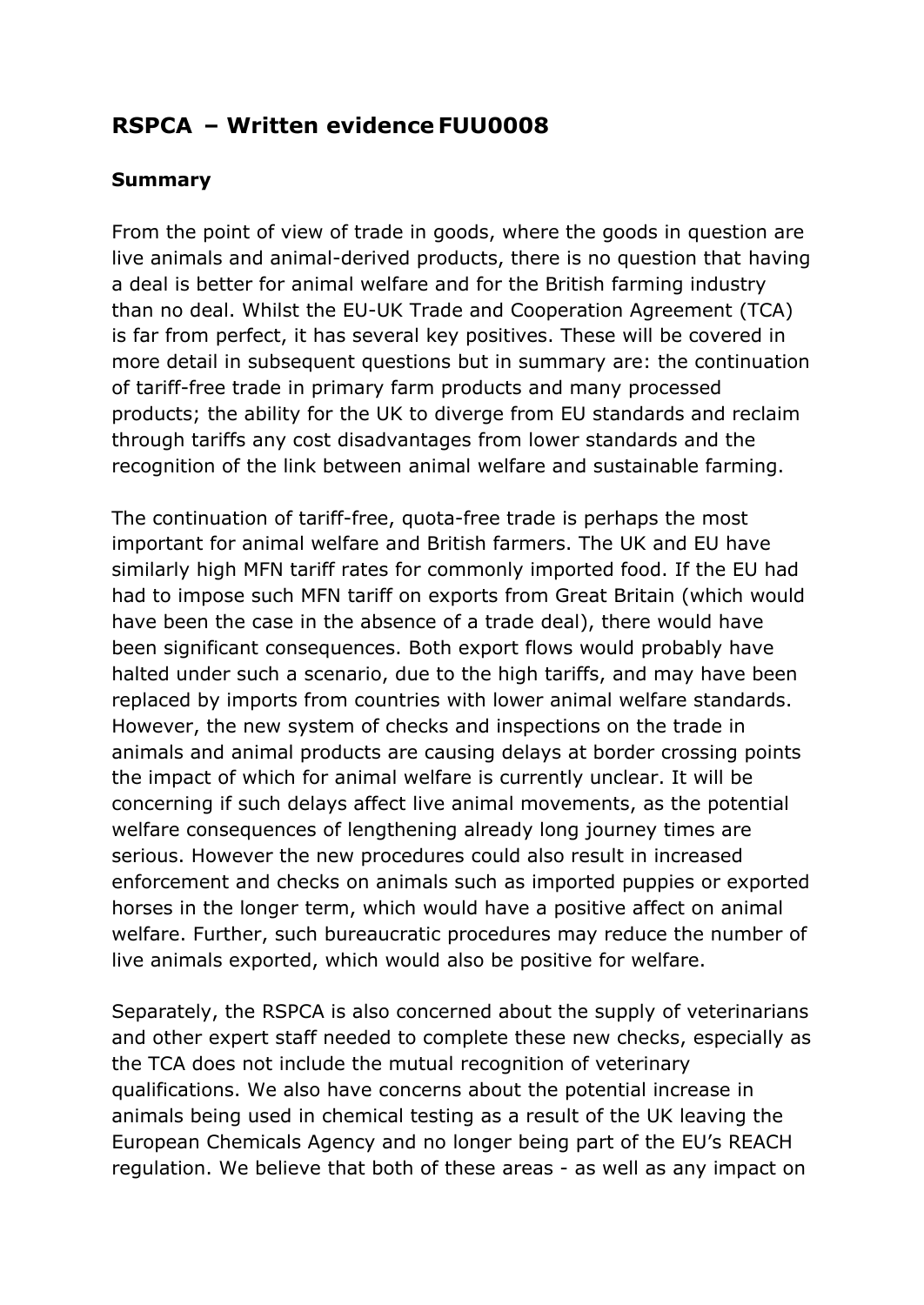animal welfare of increased delays at border crossings - should be priorities for the UK Government and the EU to address in their future relationship.

#### **About the RSPCA**

The RSPCA is the oldest and largest animal welfare organisation in the world. The RSPCA has been working on trade issues for 25 years, attending seven World Trade Organisation (WTO) Ministerial meetings and advising the European Commission on six FTAs that the EU has negotiated or is negotiating that include animal welfare elements (Chile, South Korea, Canada, Japan, Mercosur and Mexico). The RSPCA also sits on the Consumer Working Group of the UK's Trade and Agriculture Commission. The RSPCA sets the standards for the UK's only higher welfare farm assurance and food labelling scheme, RSPCA Assured, which has over 3,000 members.

## **Please indicate which aspect of the Trade and Cooperation Agreement you are responding in relation to. You are welcome to respond to any that apply.**

Non-tariff barriers to trade Level playing field

# **1. As opposed to other possible outcomes, what does the presence of an EU-UK free trade agreement mean for trade in goods?**

From the point of view of trade in goods, where the goods in question are live animals and animal-derived products, there is no question that having a deal is better for animal welfare and for the British farming industry than no deal. Whilst the EU-UK Trade and Cooperation Agreement (TCA) is far from perfect, it has several key positives. These will be covered in more detail in subsequent questions but in summary are: the continuation of tariff-free trade in primary farm products and many processed products; the ability for the UK to diverge from EU standards and reclaim through tariffs any cost disadvantages from lower standards and the recognition of the link between animal welfare and sustainable farming. The points relating to tariff-free trade are particularly important in certain sectors such as sheepmeat where nearly all exports go to the EU (compared to pigmeat where 40% of exports go to non EU countries). It is also important for imports in certain sectors. For instance in 2019, 90% of British egg imports came from the EU. Among these, 90% were egg products and 10% shell eggs. In 2016 the UK imported over 2 million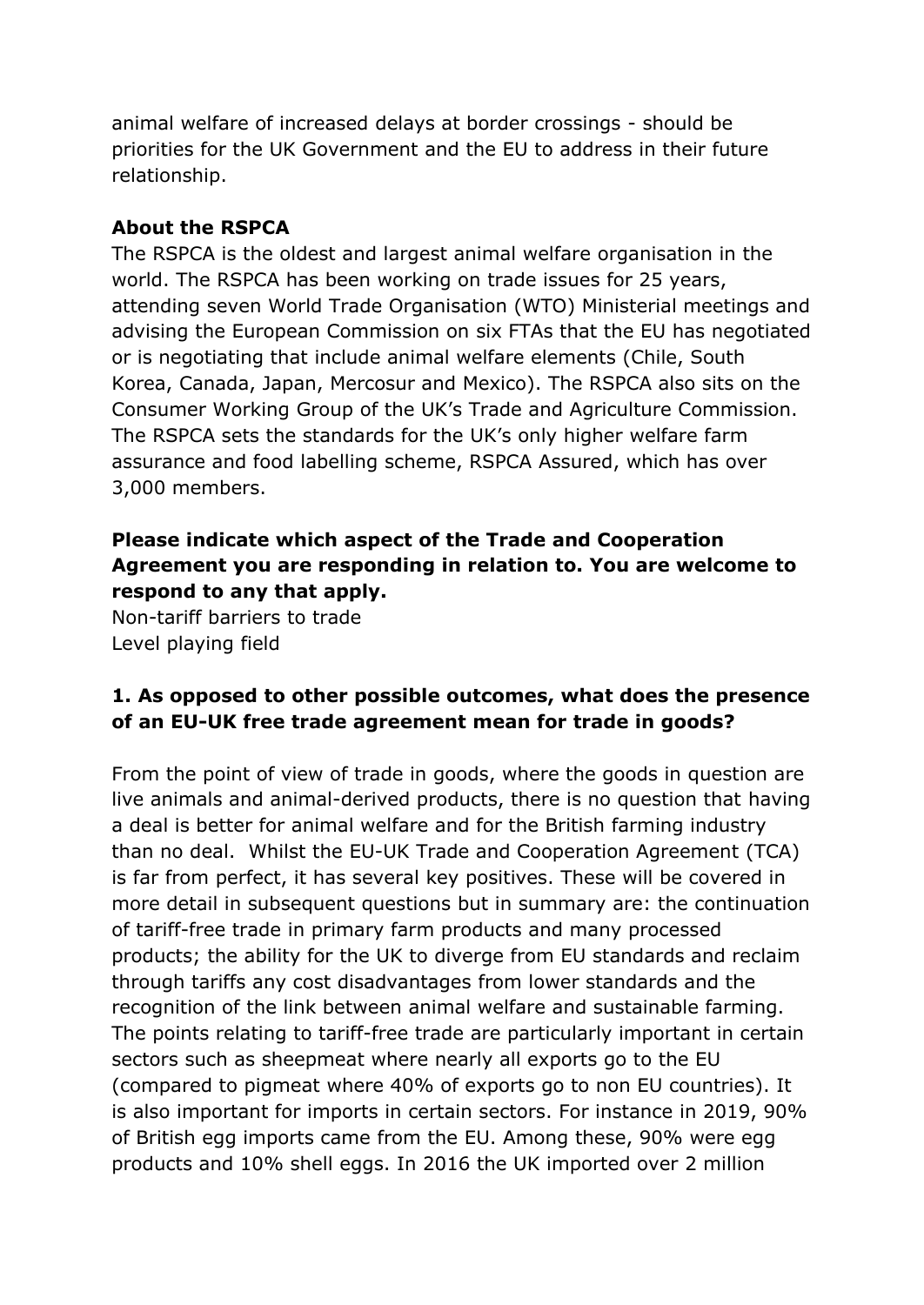eggs, representing 16% of consumption. These are imported at similar standards to those in the UK and are imported at zero tariffs as opposed to 29% MFN rates. Without the TCA, imports from the USA, Ukraine and other countries producing at lower production methods than the UK would undoubtedly have increased undercutting the UK's standards. This, as well as the overarching principle that Great Britain is able to set its own animal welfare standards outside of the Single Market and Customs Union<sup>1</sup> , presents the UK Government with the opportunity to use the new system for trade in goods to protect and improve animal welfare standards in the UK.

It is not clear in the TCA what the impact of the Level Playing Field (LPF) provisions will be on animal welfare standards. Whilst the LPF provisions under Title XI refer specifically to environmental and labour standards, not animal welfare, the provisions cover sustainable development which would include animal welfare. Indeed the Prime Minister referred to pig welfare standards as being covered in his speech on the LPF provisions, stating this allowed the UK to implement tariff provisions if tariff-free pork imports to standards lower than the UK occurred. The LPF will take some time to assess with regard to what issues it refers to and how it should be implemented.

## **2. What is your assessment of the relevant provisions in the TCA and their impact on your business or policy area?**

1. Tariff-free, quota-free trade (TCA Articles: GOODS.5, GOODS.10 and GOODS.13)

The TCA confirms that no tariff or quota will apply to trade between the EU and the UK. This is good for animal welfare, particularly for farm animal standards.

The UK imports more than it exports for all animal-derived products other than milk. The UK and EU have similarly high MFN tariff rates for commonly imported food - such as dried egg products, sheepmeat and beef - of 30-70%. If the EU had had to impose such MFN tariff on exports from Great Britain (which would have been the case in the absence of a trade deal), there would have been significant consequences. Both export flows would probably have halted under such a scenario, due to the high tariffs, and may have been replaced by imports from countries with lower animal welfare standards.

<sup>&</sup>lt;sup>1</sup> This point does not extend to Northern Ireland which remains in the Single Market and Customs Union and, therefore, subject to EU rules and standards.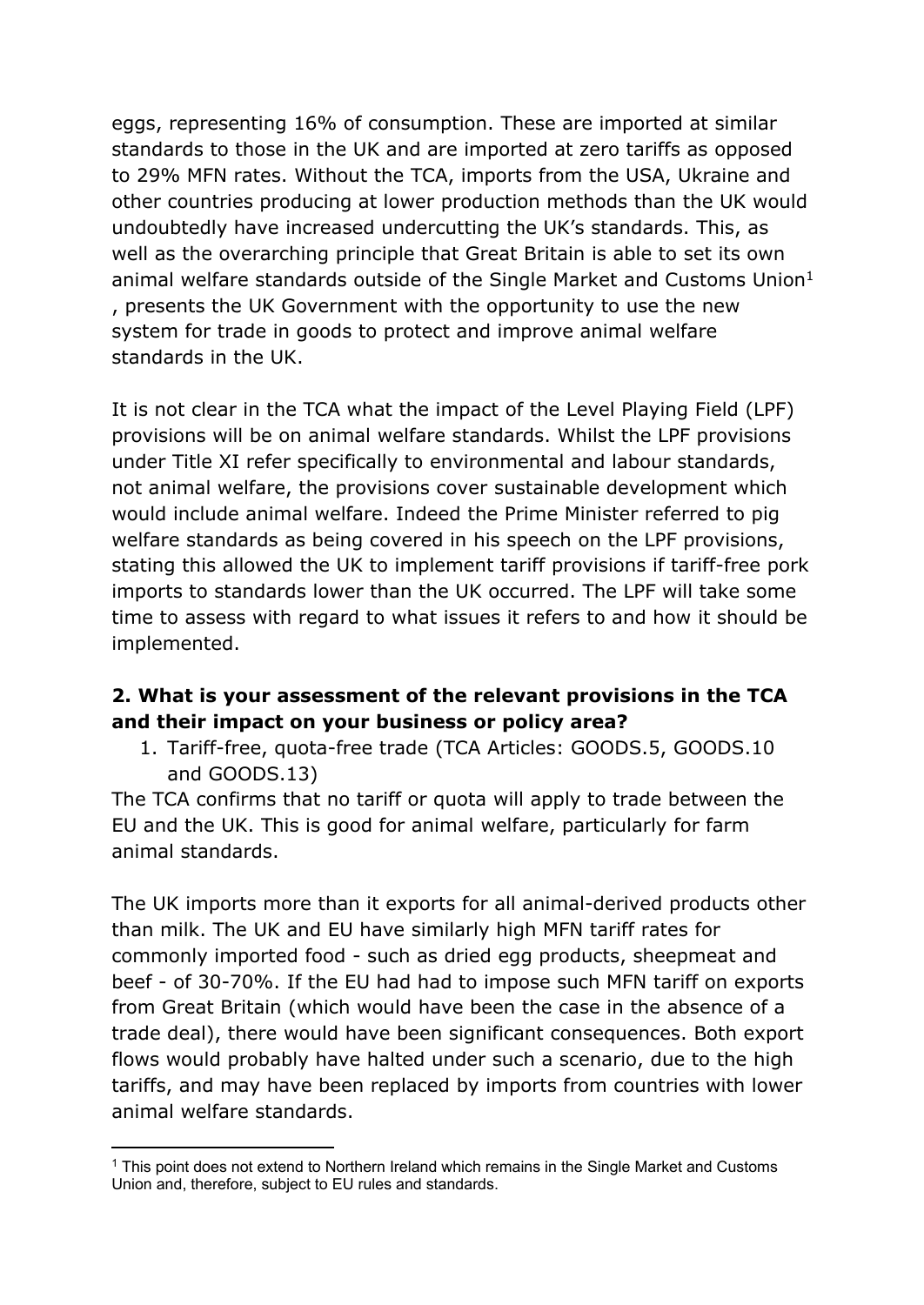The TCA, by agreeing to keep all tariffs at zero, has ensured that both the EU and the UK can continue to favour another partner displaying relatively higher animal welfare standards. Otherwise, as the EU and the UK do not impose their animal welfare standards on imported goods (apart from those related to slaughter), both partners could have witnessed in the near future vast changes in the structure of their food imports, with the level of lower welfare imports likely to increase as they would have become cheaper than the EU or the GB products. This status quo is also helpful to assist the UK in maintaining its higher animal welfare standards, by lowering the pressure products from countries with lower welfare standards.

The TCA foresees that the parties shall only adopt or maintain licensing procedures (ie checks and inspections on traded goods) "if other appropriate procedures to achieve an administrative purpose are not reasonably available". Such import licensing procedures must be fair and transparent.

These new administrative procedures include transporter authorisations, registration on relevant import notification systems, animal health certificates and veterinary checks, customs declarations and checks, and entry and exit declarations. The early results of the introduction of such procedures are already being seen, resulting in an increase in paperwork and delays at ports. It will be concerning if such delays affect live animal movements, as the potential welfare consequences of lengthening already long journey times are serious (especially if there are not enough suitably qualified staff and suitably outfitted facilities to allow the animals to disembark transport vehicles whilst waiting - and indeed for any inspections that occur). However the new procedures could also result in increased enforcement and checks on animals such as imported puppies or exported horses in the longer term, which would have a positive affect on animal welfare. Further, such bureaucratic procedures may reduce the number of live animals exported, which would also be positive for welfare.

The UK has started to consult on new transport conditions for farm, and other, animals. Such provisions, it is important to note, will cover not only internal transport of animals in Great Britain. They will also cover transit of animals from third countries such as Ireland through Great Britain to the continent due to the provisions on transporter authorisation, including the transport times in third countries. Great Britain's transport rules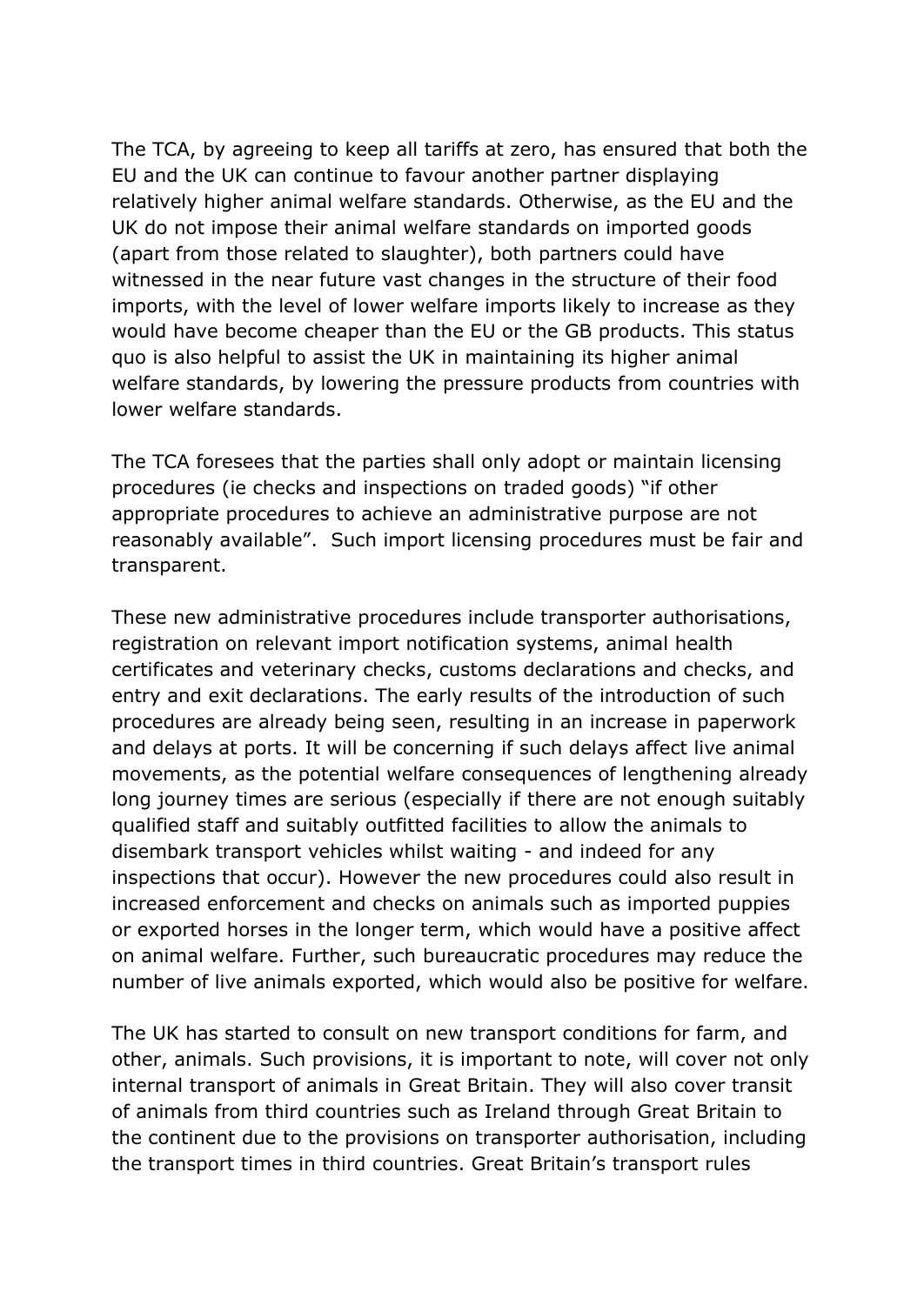would impact and raise standards concerning journey times and vehicle specifications on Irish live animal exports.

2. Sanitary and phyto-sanitory (SPS) measures: animal health and animal welfare

The TCA's SPS chapter does not mention explicitly the precautionary principle. This is not abnormal, looking at the EU practice in other FTAs, but this is a missed opportunity for the UK to take a position on how it will approach food safety in the future. The TCA chapter reaffirms the SPS Agreement, in particular the importance of risk-based assessments. Several EU measures benefitting animal welfare - which are currently applied by the UK - have been deemed in violation of such SPS rules by the World Trade Organisation (eg the ban on imports of hormone-fed beef) or have been strongly contested (eg chemical rinsing of meat, restrictions on the use of antibiotics in animal production). Language located in the SPS provision indicating that the parties should not create additional authorisation requirements compared to those in place at the end of the Transition Period hint at the UK's acceptance to maintain such standards. However the UK was the only member of the EU in 1999 that voted against the beef-hormone ban and it is unclear how the Government will move forward on this issue.

The SPS chapter also contains provisions on cooperation on animal welfare, antimicrobial resistance and sustainable food systems:

- Animal welfare: the parties recognise animals as sentient beings and, for the first time in a trade document, the link between improved animal welfare and the sustainability of food production systems. They will exchange information, experiences and expertise, cooperate in international fora "to promote the development of the best possible animal welfare practices and their implementation", and on animal welfare research.
- Antimicrobial resistance (AMR): the provisions recognise that misuse of antibiotics in animal agriculture is a threat to the future of animal and human health. They also confirm the willingness of the UK not to backtrack on banning growth promoters and hormones, setting an objective for both parties to "work towards the cessation of the use of antibiotics as growth promoters internationally".
- Sustainable Food systems: this provision indicates that food safety authorities will cooperate to promote sustainable food systems.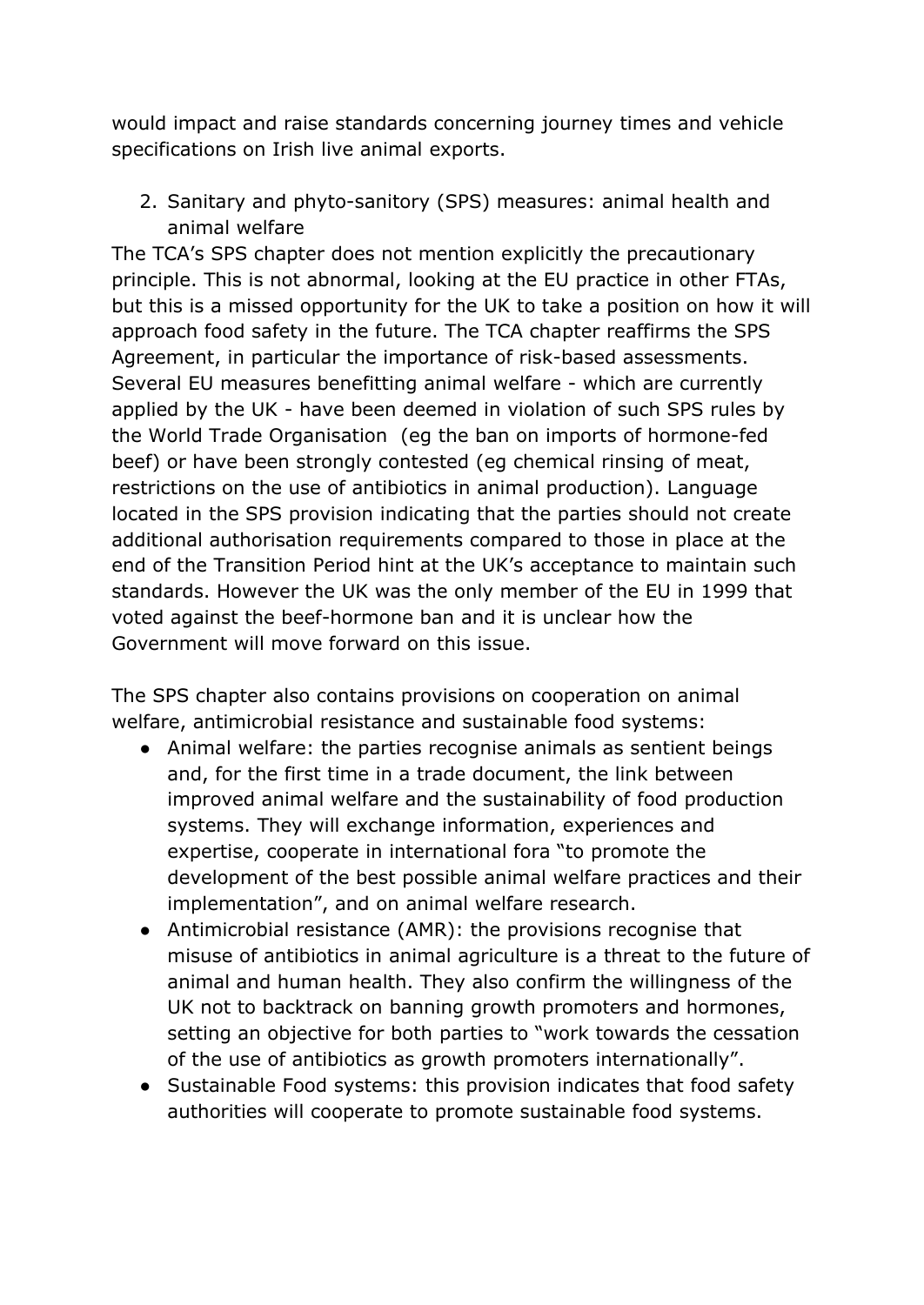The animal welfare chapter is positive as it is the first time this link between food production sustainability and animal welfare has been recognised by a trade agreement.

3. Technical barriers to trade: labelling and consumer information This chapter impacts technical regulations, such as labelling schemes. The chapter allows for labelling schemes to be imposed on imported products if the information provided is relevant for the consumers or users of the product. This is positive for animal welfare as it opens up introducing method of production labelling schemes on animal products, including imports. The Westminster Government will consult on these method of production labelling schemes in 2021.

#### 4. Rules of origin

The Rules of Origin under the TCA imply that an animal product will be seen as wholly originating in a country if the product is a live animal born and raised in the country; if it is an animal product which originates from live animals raised in the country or it is obtained from slaughtered animals that were born and raised in the country. There is also a tolerance if the products in which the weight of non-originating components does not exceed 15% (even 20% for eggs, egg products and dairy products). It also clarifies that any product labelled as EU or UK will have been produced under those farm standards.

#### **3. What do those provisions achieve?**

#### 1. Tariff-free, quota-free trade

These provisions ensure that UK exports of animal-derived products to the EU (and vice versa) continue to be economically viable and reduce the likelihood of either market becoming more reliant on cheaper, lower welfare imports from other countries. The longer term animal welfare impact of the new system of checks and inspections that sits alongside this remains to be seen and could be either negative (if delays affect the welfare of live animals being moved cross-border) or positive (if greater enforcement leads to more illegally imported/exported animals, or animals being moved in conditions that could impact their welfare, being intercepted; or a reduction in live animal exports).

#### 2. SPS measures

The recognition that animals are sentient and that animal welfare is part of sustainable farming are positive. The recognition that the UK will not back away from existing, contentious animal welfare SPS measures, such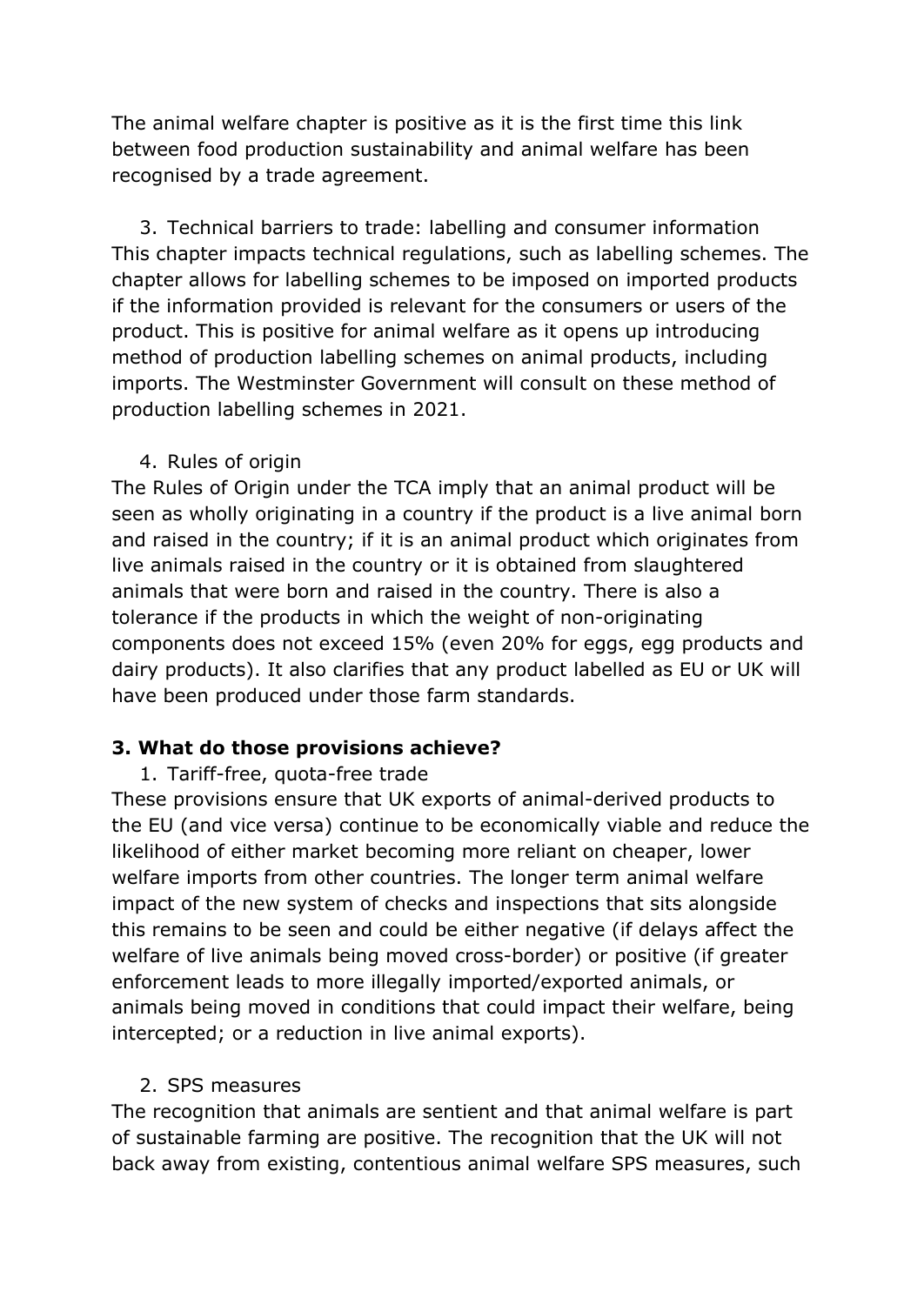as the ban on growth hormones, are important commitments for the protection of UK animal welfare standards in the future.

## 3. Technical barriers to trade

This chapter allows the UK to impose its own labelling scheme on animalderived products which is an important step forward for animal welfare standards (and something the UK Government has already indicated it will do).

#### 4. Rules of origin

This chapter guarantees a significant degree of clarity over where, and under what standards, animal-derived products were produced.

# **4. What, if any, challenges arise because of those provisions? How should these challenges be addressed and what support is needed, if any?**

As mentioned above, there are challenges posed to the welfare of live animals in transit by the new system of checks and inspections and the longer wait times these entail (at least in the short term). Even assuming the delays at the border decrease as the new system beds in, it is likely all animals, particularly large animals such as equines, will still need to be unloaded for inspections if there is no way to access them on the transport vehicle. Without appropriately trained personnel and lairage facilities, such procedures are likely to compromise welfare. It is therefore vital that appropriately trained personnel and appropriate facilities are provided to ensure that this does not happen. The UK Government's proposals to end the live transportation of animals for slaughter and further fattening - which the RSPCA support - would also help in this regard, by reducing the number of animals being transported across the border and thus subject to such inspections.

Another factor which could exacerbate these problems, as well as being a general concern across the animal welfare policy area, is the supply of vets. It is not currently clear that there are enough vets (or, indeed, other environmental and animal health professionals) to complete all the necessary inspections at the border or the associated paperwork. Although not strictly related to the trade in goods, this is a problem which may be exacerbated by the fact that the TCA does not include mutual recognition for veterinary qualifications, which may impact on the number of EU national vets working in the UK. Some sectors of the UK veterinary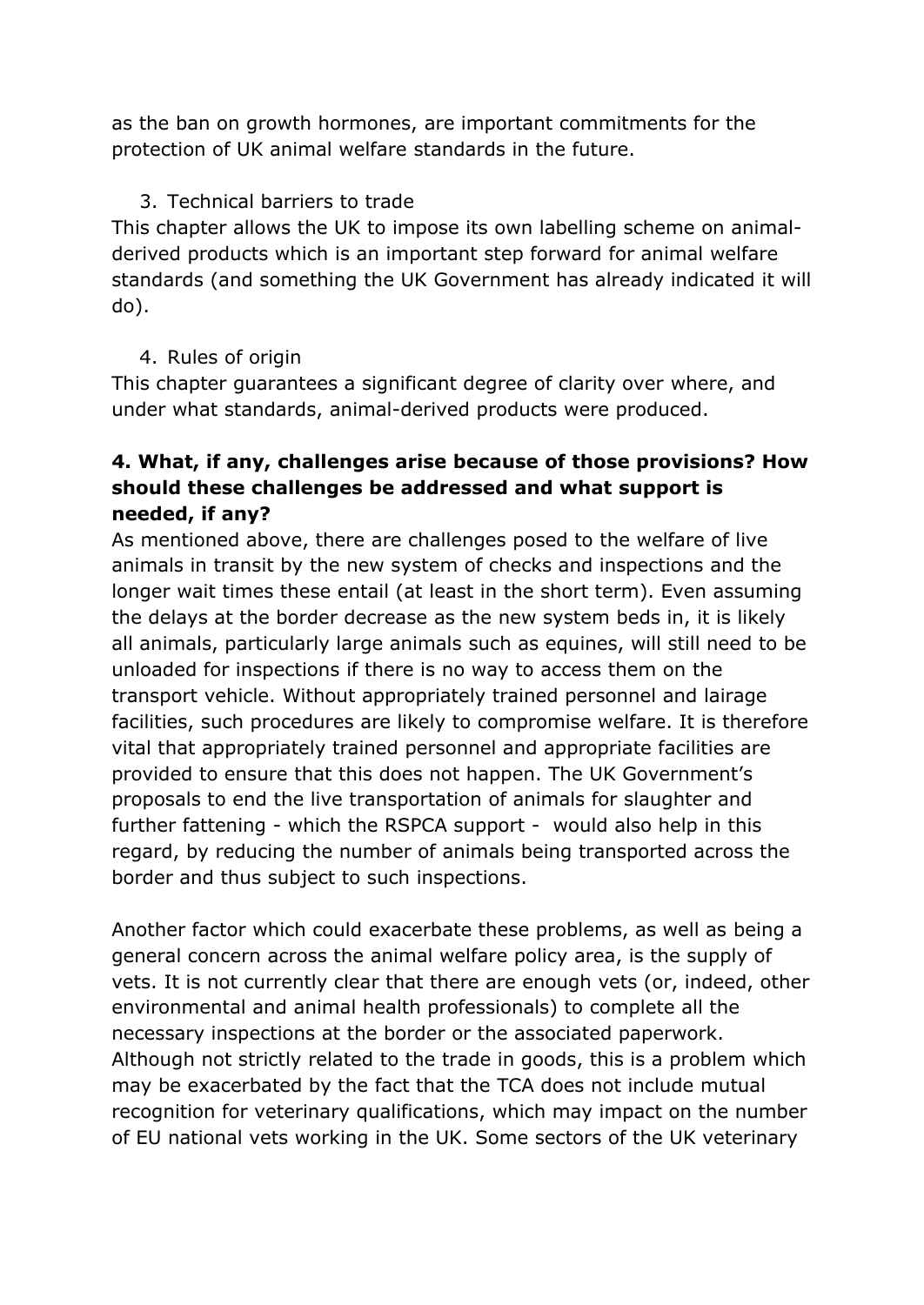'industry' are heavily reliant on EU national staff and the impact of a shortage would be considerable.

It is important that the Government closely monitors both the impact of delays at border crossings and any issues with the supply of appropriately qualified vets and other staff. It is encouraging that the Government has announced, through their Port Health Transition Fund, extra funding to local authorities with border crossings in their areas to employ more animal health staff. But these grants only apply to England (the UK's second busiest roll-on roll-off port is Holyhead in north Wales) and will not make up for any shortfall in the number of vets in practice across the country, should this become an issue. The Government should press for mutual recognition of veterinary qualifications to be established as a priority (see below).

Although not contained in the TCA's sections on trade in goods, one final issue that should be addressed (and which will impact on the trade in chemical goods in particular) is ensuring that animal testing is not duplicated or increased. This is important as, for example, there are ongoing issues around the ownership of testing data of chemicals under the EU's REACH regulation by companies within Great Britain and no agreement between the UK and EU for sharing or recognising test data in the future. The UK has left the European Chemicals Agency and whilst it has committed to establishing a national regulatory framework and building domestic capacity to deliver functions currently performed by the European Chemicals Agency, the risk of increased animal testing is considerable in the short to medium term. Under one assessment, British companies do not own the data for roughly three-quarters of the chemicals covered by REACH, meaning that they may need to reproduce a lot of data from tests that have already been undertaken elsewhere. This will impact on the chemical industry's exports from Great Britain to the EU and Northern Ireland. The UK Government's commitment to avoid duplicate testing is welcome but it remains unclear how and when these new rules will be introduced, and whether they will indeed avoid and minimise animal testing. Urgent attention must be given to ensuring that the UK's regulation of chemicals does not lead to any duplication or increase in animal testing, and that the use of non-animal methods for assessing the safety of products is maximised.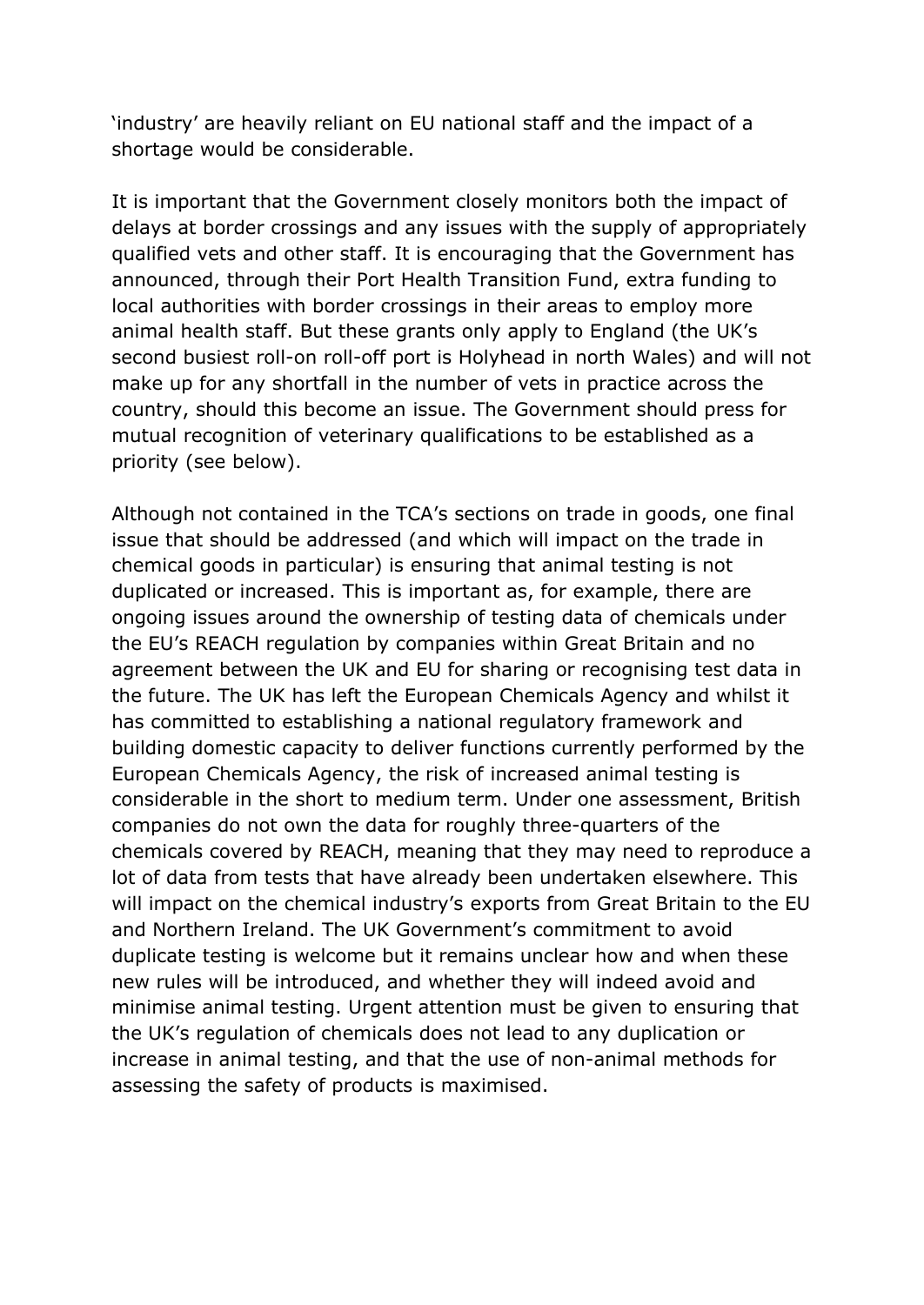# **5. What do you identify as the most important issues that the TCA leaves for further negotiation? What would represent a best-case resolution of these issues?**

There are a number of areas where the TCA has either not defined a process or timescale for agreeing unresolved issues or where the language is so undefined that it will be only clarified under the dispute settlement process. The TCA sets up at least 24 Committees and Working Groups and four different dispute settlement processes (DSPs) depending on the issue so it will require time for these to bed in and give jurisprudence on unresolved issues. Perhaps the most important of these for animal welfare is how the LPF process will operate.

The TCA has a number of areas where it has left future negotiation to other bodies. The TCA explicitly leaves open the possibility of mutual recognition for veterinary qualifications to be agreed in the future (TCA SERVIN5.13). It appears the TCA expects trade bodies to undertake this process but this is something the Government should pursue as a priority. A best case scenario on this issue is simple: mutual recognition is assured and EU national vets can continue their vital work in the UK (and of course vice versa) without further interruption.

Similarly an agreement on mutual acceptance of testing data should also be a priority to avoid needless testing on animals in either Great Britain or the EU and Northern Ireland. The TCA leaves obtaining data under REACH to individual companies, and staggers the deadline depending on the quantity and hazard profile of the chemicals for periods of two, four and six years after the implementation date of 28 October 2021. Assessing the full impact on animal welfare from the UK leaving the European Chemicals Agency will have to wait until at least 2027. It is vital that the rules envisaged in the TCA (IP.36) that will avoid duplicate testing are agreed as soon as possible.

## **6. Within the parameters of the TCA, what should the UK seek to accomplish with the EU in relation to your industry or policy area in the short, medium and long term?**

In the short term, apart from the immediate priorities mentioned above (ensuring that any delays at border crossings are not detrimental to animal welfare, pursuing mutual recognition of veterinary qualifications and ensuring rules are put in place to avoid duplication of tests using animals) there are a number of domestic policy opportunities that the TCA opens up for the UK Government. For example, the recognition in the